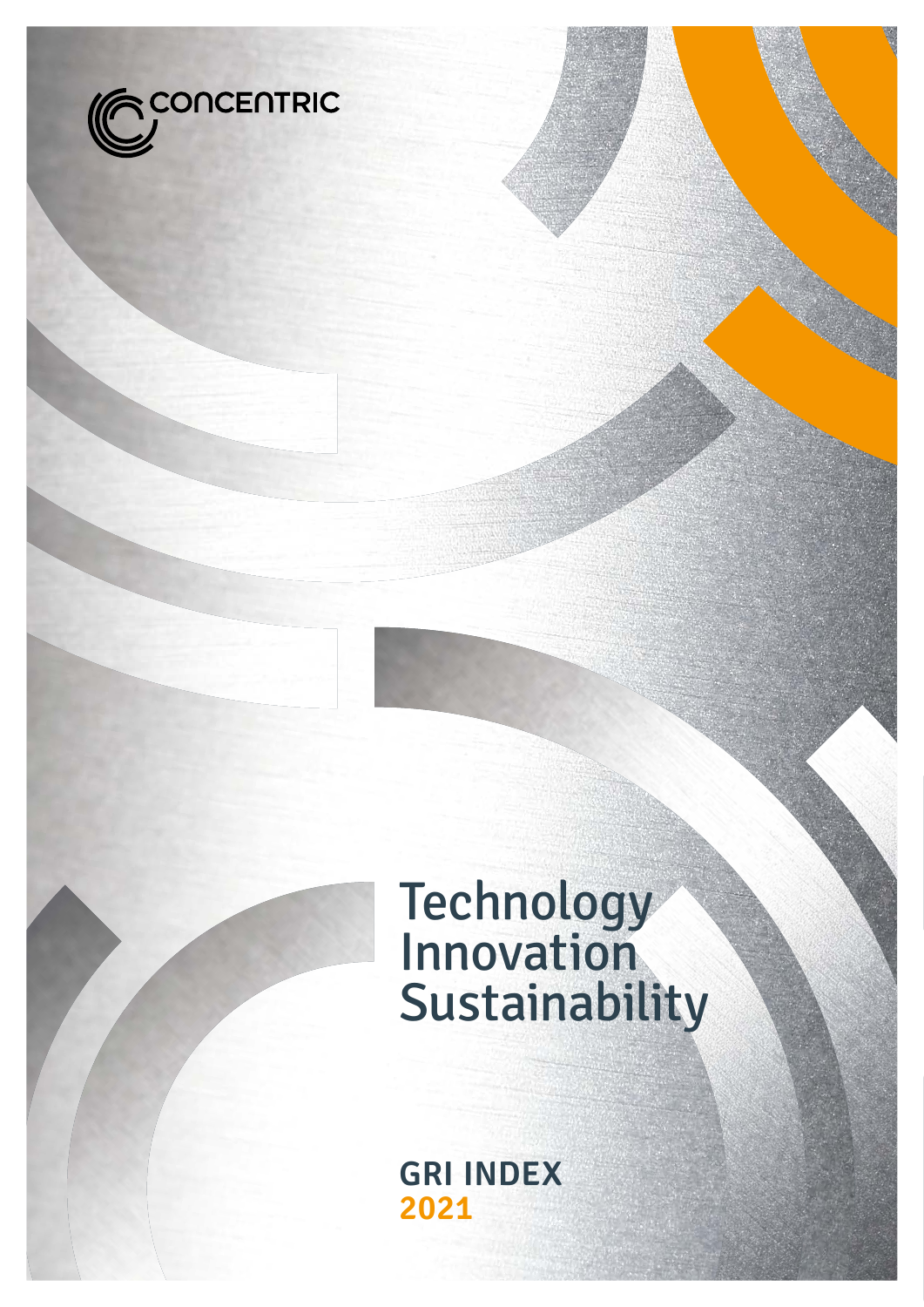## Sustainability reporting – GRI

Concentric describes its work with sustainability, and reports on fulfilment of financial, environment and social goals and indicators, in the Sustainability Report on pages 34–43 of the Annual Report 2021. This report has been in accordance with the GRI Standards: Core option. It reports the achieved results for the accounting period given our commitments, strategies and sustainability governance. The aim is to measure, report and take responsibility for what we have achieved in our work toward sustainability with respect to both our internal and our external stakeholders.

#### **Scope of the report**

Sustainability Report refers to the 2021 financial year and encompasses the operations of the entire Group, including subsidiaries. Concentric's ambition is to provide a comprehensive account of its sustainability work and clearly present both negative and positive developments. The sustainability work draws on the policies and guidelines governing the manner in which the business is conducted based on the commitments we have made, for example, to Global Compact. We use a materiality analysis in order to determine the issues that are the most important and thus should be included in the work and the report taking into consideration Concentric's operations and our external and internal stakeholders. This report has been prepared in accordance with the GRI Standards: Core Option. We report the year 2021 as GRI compliant with a page reference on pages 128–130 of the Annual Report 2021.

#### **Materiality analysis**

The materiality analysis is a method used to identify the issues within sustainability that are essential for the Company. It is based on a compilation of information from in-depth interviews with key staff members, survey responses from identified stakeholders, internal investigations and standards, de facto-standards and legislative requirements in the area of sustainability. The information is evaluated based upon the opportunities and risks of different sustainability aspects in Concentric's operations – for long-term value creation both within the Group and the wider society. The results of this evaluation have identified significant sustainability aspects which form the basis for Concentric's sustainability work and what should be reported.

- Noise pollution
- $\cdot$  CO $_2$  and other harmful emissions
- Compliance and reporting irregularities
- Procurement practices
- Product and supplier responsibility
- Ethics and value creation
- Resource efficiency
- 
- 

- Effluents and waste
- Hazardous goods and processes
- Training and organisation culture
- Creation of wealth
- Climate impact
- Equality and diversity
- Job creation and skills development
- Transparent communication
- Occupational H&S
- Contribution to local society

**MATERIALITY FOR INTERNAL STAKEHOLDERS**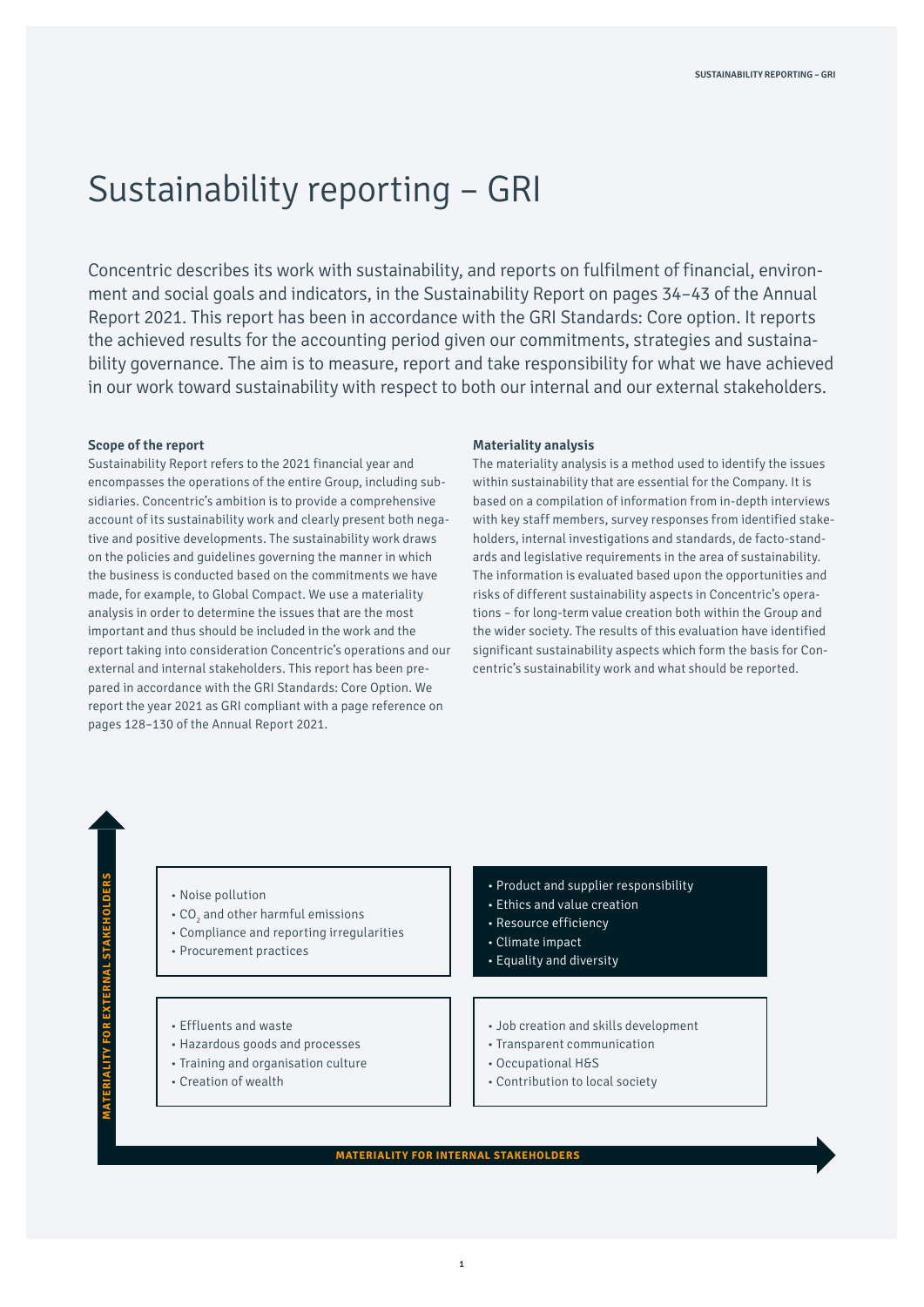### **Concentric's management approach to sustainability**

| <b>Material aspects</b><br>of sustainability                                                                 | Key risks and why material                                                                                                                                                                                                                                                                                                                | Governance                                                                                                                                                                                                                                                        | <b>Follow-up through GRI indicator</b><br>aspects for stakeholders                                                               |  |  |
|--------------------------------------------------------------------------------------------------------------|-------------------------------------------------------------------------------------------------------------------------------------------------------------------------------------------------------------------------------------------------------------------------------------------------------------------------------------------|-------------------------------------------------------------------------------------------------------------------------------------------------------------------------------------------------------------------------------------------------------------------|----------------------------------------------------------------------------------------------------------------------------------|--|--|
| <b>Ethics and Value</b><br>Creation (DMA Eco-<br>nomic Performance &                                         | • Reputational loss<br>• Legal cost of breaches<br>• Reduced shareholder value                                                                                                                                                                                                                                                            | • Ethical guidelines<br>• Code of Conduct<br>• Reporting of violations based upon                                                                                                                                                                                 | 201-1 Direct economic value<br>generated, distributed and retained                                                               |  |  |
| <b>Procurement Practices</b> )                                                                               | Concentric's long-term profitability<br>is fundamental to value creation                                                                                                                                                                                                                                                                  | Concentric's values and policies<br>• Whistle-blowing policy<br>• Financial targets<br>• Monthly business reviews<br>• Risk management process                                                                                                                    | 204-1 Proportion of expenditure<br>with local suppliers                                                                          |  |  |
| <b>Product Responsibility</b><br>& Climate Impact<br>(DMA Product and<br>Service Labelling<br>and Emissions) | • Long-term viability of organisation<br>• Impact on society<br>• Legal cost of breaches<br>• Reduced shareholder value<br>Concentric develops innovative<br>engine and hydraulic pumps which<br>increase efficiency and reduce<br>emissions, thereby reducing the<br>impact on the climate of Trucks<br>and Off-highway mobile equipment | • Environmental policy<br>• ISO/TS 16949 Quality Control<br>Systems<br>- Customer surveys<br>• Product design tollgate process<br>$-$ FMEA<br>• Durability and performance<br>testing<br>• Emissions legislation testing both<br>for On- and Off-highway vehicles | 102-43 and 102-44 Results of<br>measuring customer satisfaction                                                                  |  |  |
| Responsible Suppliers<br>(DMA Supplier Environ-<br>mental and Human<br>Rights Assessment)                    | • Reputational loss<br>• Impact on society<br>• Continuity of supply<br>It is strategically important that<br>the large quantities of materials<br>purchased for Concentric's pumps<br>are manufactured under responsible<br>conditions                                                                                                   | • Social policy<br>• Code of Conduct for suppliers<br>• ISO/TS 16949 Quality Control<br>Systems<br>• ISO 14001 Environmental<br><b>Management System</b><br>• Supplier selection and assessment<br>procedures<br>• Supplier days/visits and on-site<br>audits     | 308-1 Environmental performance<br>indicators<br>414-1 Supplier Human Rights                                                     |  |  |
| <b>Work Environment</b><br>(DMA Occupational<br>Health and Safety)                                           | • Safety of employees<br>• Legal cost of breaches<br>• Reduced shareholder value<br>from lower productivity<br>The work environment within<br>Concentric's manufacturing<br>operations is exposed to many<br>different risks for accidents<br>and other work-related injuries                                                             | • Accident and injury statistics<br>• Clock card records<br>• Skills matrices<br>• Training and development plans<br>• Preventative healthcare and<br>Employee Wellness programmes<br>• 6S methodology<br>• OHSAS 18001<br>• Internal and external audits         | 403-2 Scope of injuries, injury<br>frequency, lost days, absenteeism<br>and total number of work-related<br>fatalities by region |  |  |
| Diversity and Equal<br>Opportunity (DMA<br>Diversity and Equal<br>Opportunity)                               | • Reputational loss<br>(employer brand)<br>• Lack of innovation<br>• Unfair treatment of employees<br>Legal costs from breaches in<br>human rights<br>We believe that a long-term employ-<br>ment policy should offer a work-<br>place that is both characterised by<br>and protects equality and diversity                               | • Code of Conduct<br>• Employee handbook<br>• Recruitment procedures<br>• Equality targets<br>• Nomination committee                                                                                                                                              | 102-8 and 405-1 Breakdown by age<br>and gender of all employees, includ-<br>ing the composition of governance<br>bodies          |  |  |
| Resource Efficiency<br>(DMA Materials and<br>Energy)                                                         | • Impact on society<br>Reduced shareholder value from<br>lower efficiency<br>It is strategically important that<br>Concentric's operations, which use<br>large quantities of materials and<br>consume significant energy, strive<br>to become more efficient and<br>reduce their impact on the climate                                    | • Environmental policy<br>• ISO/TS 16949 Quality Control<br>Systems<br>• ISO 14001 Environmental<br>Management System<br>• Continuous improvement and<br>Lean manufacturing methodolo-<br>gies driven by Concentric Business<br>Excellence programme              | 301-1 Recycled materials used<br>by weight<br>302-3 Energy consumption<br>(total gas and electricity)                            |  |  |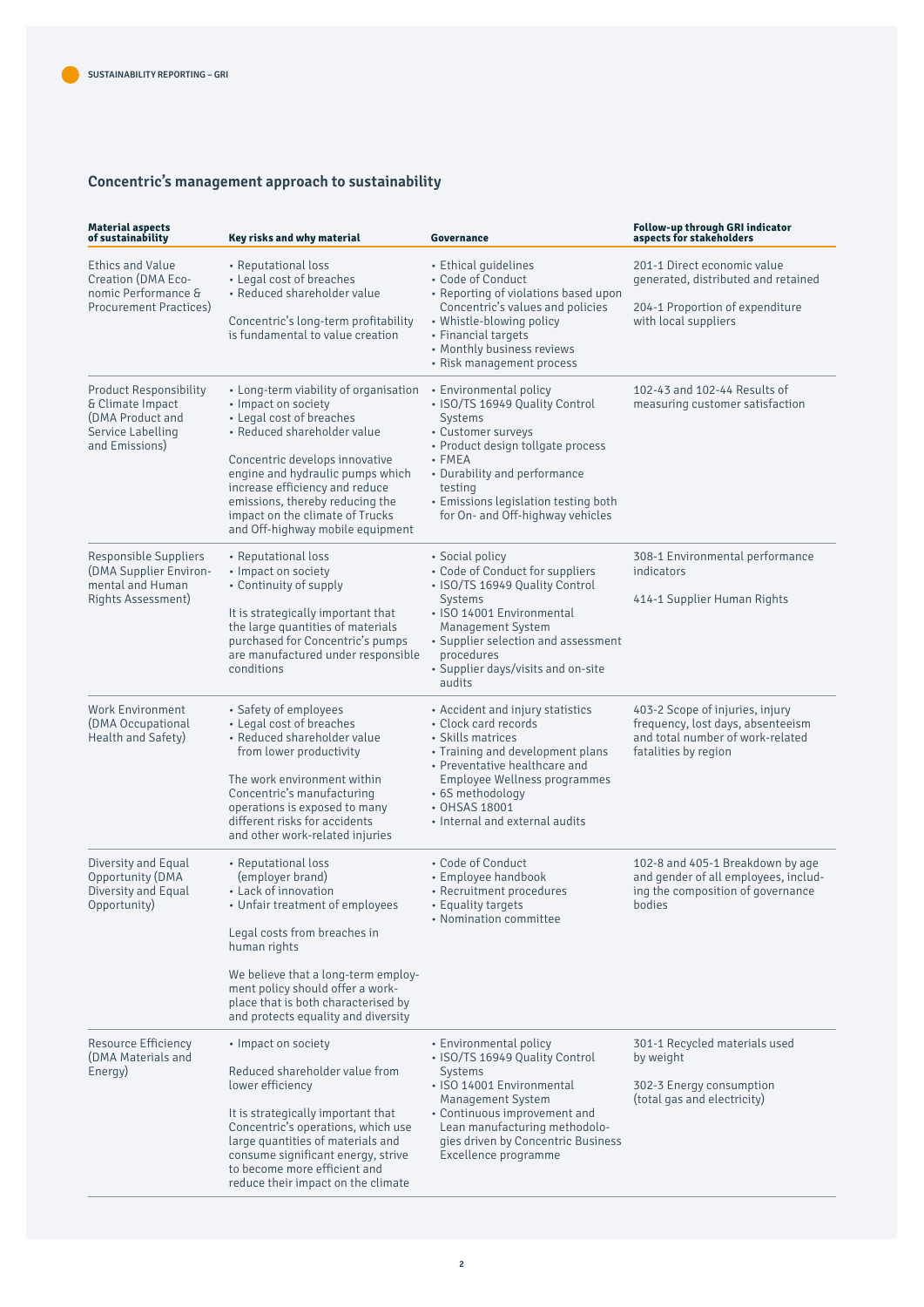| <b>GRI reference</b>                               | <b>Stakeholder</b>        | Key performance indicator                                                                                                                                          | 2021            |                        |                       | 2020            |                        |                       |
|----------------------------------------------------|---------------------------|--------------------------------------------------------------------------------------------------------------------------------------------------------------------|-----------------|------------------------|-----------------------|-----------------|------------------------|-----------------------|
| <b>Ethics &amp; value creation</b>                 |                           |                                                                                                                                                                    | <b>Americas</b> | <b>Europe</b><br>& RoW | Group                 | <b>Americas</b> | <b>Europe</b><br>& RoW | Group                 |
| Direct economic<br>value generated,<br>$201 - 1$   | Customer                  | Revenues generated from the<br>sale of engine and hydraulic<br>products                                                                                            | 999             | 1,496                  | 2,115                 | 651             | 1,108                  | 1,503                 |
| Direct economic<br>value distributed,<br>$201 - 1$ | Suppliers                 | Operating costs: procurement<br>of goods and services, including<br>depreciation and amortisation                                                                  | $-698$          | $-877$                 | $-1,241$              | $-436$          | $-679$                 | $-883$                |
|                                                    | Employees                 | Wages, salaries, pensions<br>and other benefits, including<br>competence development                                                                               | $-209$          | $-278$                 | $-470$                | $-123$          | $-238$                 | $-343$                |
|                                                    | Financial<br>Institutions | Interest and similar items<br>related to providers of capital                                                                                                      | n/a             | n/a                    | $-13$                 | n/a             | n/a                    | $-20$                 |
|                                                    | The State                 | Tax expenses and other<br>payments made to government                                                                                                              | n/a             | n/a                    | $-52$                 | n/a             | n/a                    | $-51$                 |
|                                                    | <b>Shareholders</b>       | Own share buy-backs<br>and dividends                                                                                                                               | n/a             | n/a                    | $-125$                | n/a             | n/a                    | $-112$                |
| Direct economic<br>value retained, 201-1           | Shareholders              | Earnings/(deficit) retained after<br>own share buy-backs & dividends                                                                                               | n/a             | n/a                    | 213                   | n/a             | n/a                    | 93                    |
| Procurement<br>practices, 204-1                    | Suppliers                 | Proportion of expenditure<br>with local suppliers <sup>1)</sup>                                                                                                    | 59%             | 65%                    | 63%                   | 21%             | 76%                    | 54%                   |
| <b>Responsible suppliers</b>                       |                           |                                                                                                                                                                    |                 |                        |                       |                 |                        |                       |
| Environmental<br>performance<br>indicators, 308-1  | Suppliers                 | Percentage of new suppliers<br>that were screened using<br>environmental criteria                                                                                  | 100%            | 100%                   | 100%                  | 100%            | 100%                   | 100%                  |
| Supplier Human<br>Rights, 414-1                    | Suppliers                 | Percentage of new suppliers<br>that were screened using<br>human rights criteria                                                                                   | 100%            | 100%                   | 100%                  | 100%            | 100%                   | 100%                  |
| <b>Work environment</b>                            |                           |                                                                                                                                                                    | Women           | Men                    | <b>Total</b>          | Women           | Men                    | <b>Total</b>          |
| Work-related injuries<br>and frequency, 403-2      | Employees                 | Work-related injuries that caused<br>at least one day of absence<br>expressed as the number of<br>incidents relative to the total<br>days worked for all employees |                 |                        | 10<br>197,597<br>days |                 |                        | 16<br>155,540<br>days |
| Lost days, 403-2                                   | Employees                 | Total number of absence days<br>due to work-related injuries as<br>a percentage of the total days<br>worked for all employees                                      |                 |                        | 0.02%                 |                 |                        | 0.07%                 |

### **Facts and key performance indicators for sustainability**

Absenteeism, 403-2 Employees Total number of all absence

Work-related

1) Definition of local supplier based upon ability to deliver from the supplier's manufacturing premises to Concentric's facility using road transportation only. 2) The work related fatality arose due to a car accident on a public highway. No contingent liability is foreseen because of this accident.

fatalities, 403-2 Employees Total number 0 0 0 0  $1^{2}$  1<sup>2)</sup> 1<sup>2)</sup>

days worked for all employees 1.3% 2.5% 3.8% 0.5% 2.6% 3.0%

days as a percentage of total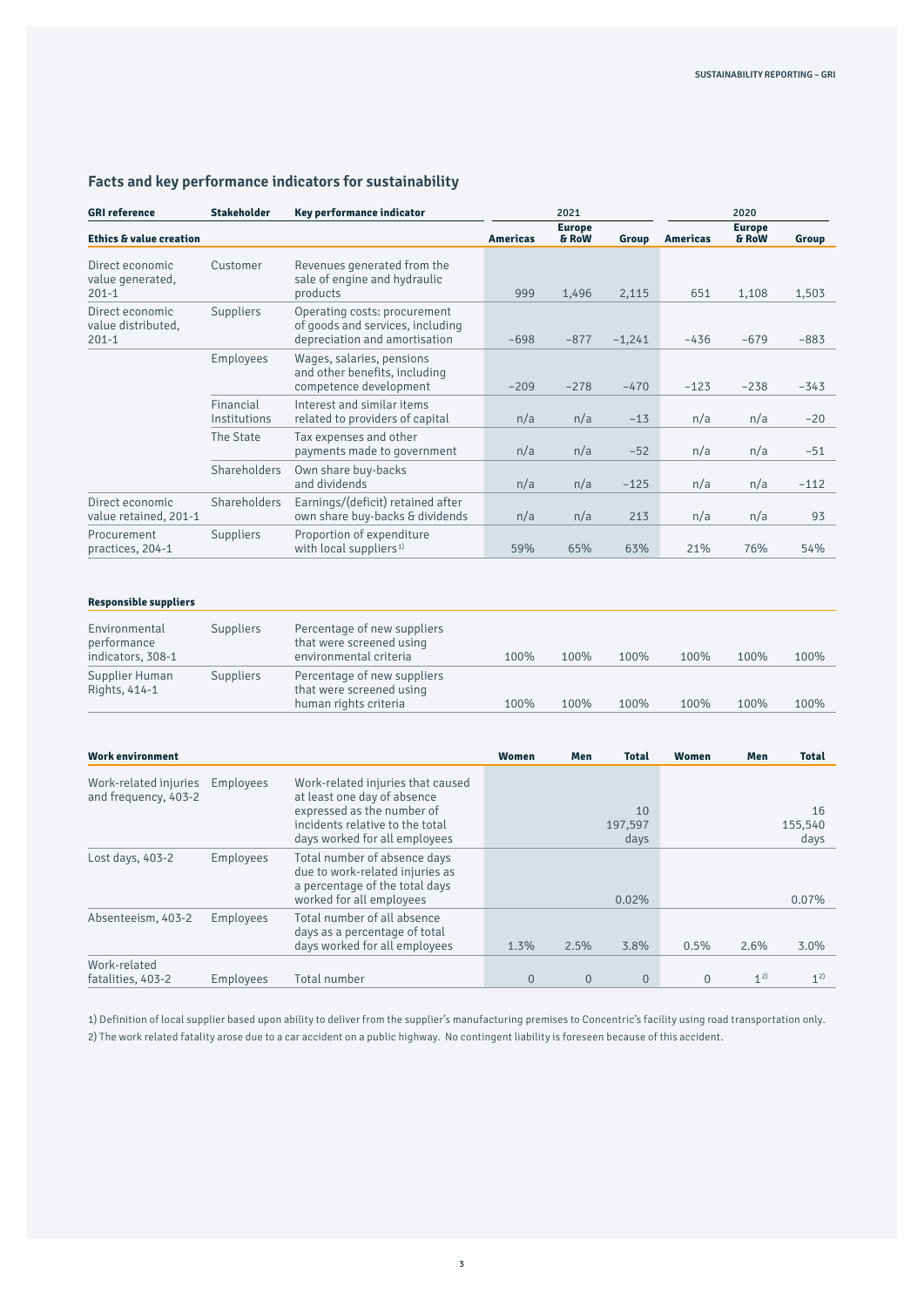### **Facts and key performance indicators for sustainability**

| <b>GRI reference</b>            | <b>Stakeholder</b>        | Key performance indicator |                          | 2021           |                |                         | 2020           |              |
|---------------------------------|---------------------------|---------------------------|--------------------------|----------------|----------------|-------------------------|----------------|--------------|
| Diversity & equal opportunity   |                           |                           | Women                    | Men            | <b>Total</b>   | Women                   | Men            | <b>Total</b> |
| Age and gender<br>distribution, | Colleagues <sup>3)</sup>  | $\leq$ age 25             | 20                       | 65             | 85             | $\overline{2}$          | 16             | 18           |
| 102-8 and 405-1                 |                           | age 26-35                 | 26                       | 187            | 213            | 12                      | 117            | 129          |
|                                 |                           | age 36-45                 | 47                       | 192            | 239            | 23                      | 123            | 146          |
|                                 |                           | age 46-55                 | 50                       | 205            | 255            | 34                      | 120            | 154          |
|                                 |                           | $\geq$ age 56             | 44                       | 201            | 245            | 30                      | 127            | 157          |
|                                 |                           | <b>Total number</b>       | 187                      | 850            | 1,037          | 101                     | 503            | 604          |
|                                 | Managers                  | age 26-35                 | $\overline{c}$           | 14             | 16             | $\overline{2}$          | 12             | 14           |
|                                 |                           | age 36-45                 | $\overline{c}$           | 28             | 30             | $\overline{2}$          | 31             | 33           |
|                                 |                           | age 46-55                 | $\overline{2}$           | 30             | 32             | 3                       | 24             | 27           |
|                                 |                           | $\geq$ age 56             | $\overline{2}$           | 15             | 17             | 3                       | 16             | 19           |
|                                 |                           | <b>Total number</b>       | 8                        | 87             | 95             | 10                      | 83             | 93           |
|                                 | Executives                | age 36-45                 | $\overline{\phantom{m}}$ | $\mathbf{1}$   | $\mathbf{1}$   | $\mathbf{1}$            | $\mathbf 0$    | 1            |
|                                 |                           | age 46-55                 | $\overline{\phantom{0}}$ | $\overline{c}$ | $\overline{2}$ | $\mathbf{0}$            | 3              | 3            |
|                                 |                           | $\geq$ age 56             | $\mathbf{1}$             | $\mathbf{1}$   | $\overline{2}$ | $\overline{0}$          | $\mathbf{1}$   | $\mathbf{1}$ |
|                                 |                           | <b>Total number</b>       | $\mathbf{1}$             | 4              | 5              | $\mathbf{1}$            | 4              | 5            |
|                                 | <b>Board of Directors</b> | age 46-55                 | $\overline{c}$           | $\overline{c}$ | 4              | $\mathbf{1}$            | $\overline{c}$ | 3            |
|                                 |                           | $\geq$ age 56             | $\mathbf{1}$             | $\overline{2}$ | $\overline{3}$ | $\overline{2}$          | 3              | 5            |
|                                 |                           | <b>Total number</b>       | $\overline{\mathbf{3}}$  | 4              | $\overline{7}$ | $\overline{\mathbf{3}}$ | 5              | 8            |

3) Age and gender distribution excludes employees of joint ventures (Alfdex AB) and any part-time/temporary workers employed through agencies.

| <b>GRI reference</b>                     | <b>Stakeholder</b> | Key performance indicator                                                            |                |                          |                |
|------------------------------------------|--------------------|--------------------------------------------------------------------------------------|----------------|--------------------------|----------------|
| 2021 headcount by contract type          |                    |                                                                                      | Men            | Women                    | <b>Total</b>   |
| Total workforce by                       | Temp/perm          | Permanent                                                                            | 894            | 340                      | 1,234          |
| employment type,<br>contract and gender, |                    | Temporary                                                                            | 60             | 21                       | 81             |
| $102 - 8^{1}$                            |                    | <b>Total</b>                                                                         | 954            | 361                      | 1,315          |
|                                          |                    |                                                                                      |                |                          |                |
|                                          |                    |                                                                                      | Permanent      | <b>Temporary</b>         | <b>Total</b>   |
|                                          | Region             | Argentina                                                                            | 70             | $\overline{\phantom{m}}$ | 70             |
|                                          |                    | China                                                                                | 16             |                          | 16             |
|                                          |                    | Germany                                                                              | 166            | 19                       | 185            |
|                                          |                    | India                                                                                | 144            | 17                       | 161            |
|                                          |                    | Sweden                                                                               | 99             | 6                        | 105            |
|                                          |                    | <b>UK</b>                                                                            | 141            | $\overline{7}$           | 148            |
|                                          |                    | <b>USA</b>                                                                           | 596            | 32                       | 628            |
|                                          |                    | Other                                                                                | $\overline{c}$ |                          | $\overline{c}$ |
|                                          |                    | <b>Total</b>                                                                         | 1,234          | 81                       | 1,315          |
|                                          |                    |                                                                                      | Men            | Women                    | <b>Total</b>   |
|                                          | Employment type    | Full time                                                                            | 947            | 344                      | 1,291          |
|                                          |                    | Part time                                                                            | $\overline{7}$ | 17                       | 24             |
|                                          |                    | <b>Total</b>                                                                         | 954            | 361                      | 1,315          |
|                                          |                    | 1) Calculated as actual head count at year end including our 50% share of Alfdex AB. |                |                          |                |
| <b>GRI reference</b>                     | <b>Stakeholder</b> | Key performance indicator                                                            |                | 2021                     | 2020           |

| <b>Resource efficiency</b>                  |         |                                                                                  |                         |                         |
|---------------------------------------------|---------|----------------------------------------------------------------------------------|-------------------------|-------------------------|
| Recycled materials<br>used by weight, 301-2 | Society | Percentage of recycled material by weight<br>used within grey iron and aluminium | 27.1%                   | 25.7%                   |
| Energy consumption,<br>$302 - 3$            | Society | Group consumption of gas and electricity                                         | 12.04 kWh/MSEK<br>Sales | 12.22 kWh/MSEK<br>Sales |

Concentric use diesel in generators as a backup power solution but the actual diesel usage in the year was negligible.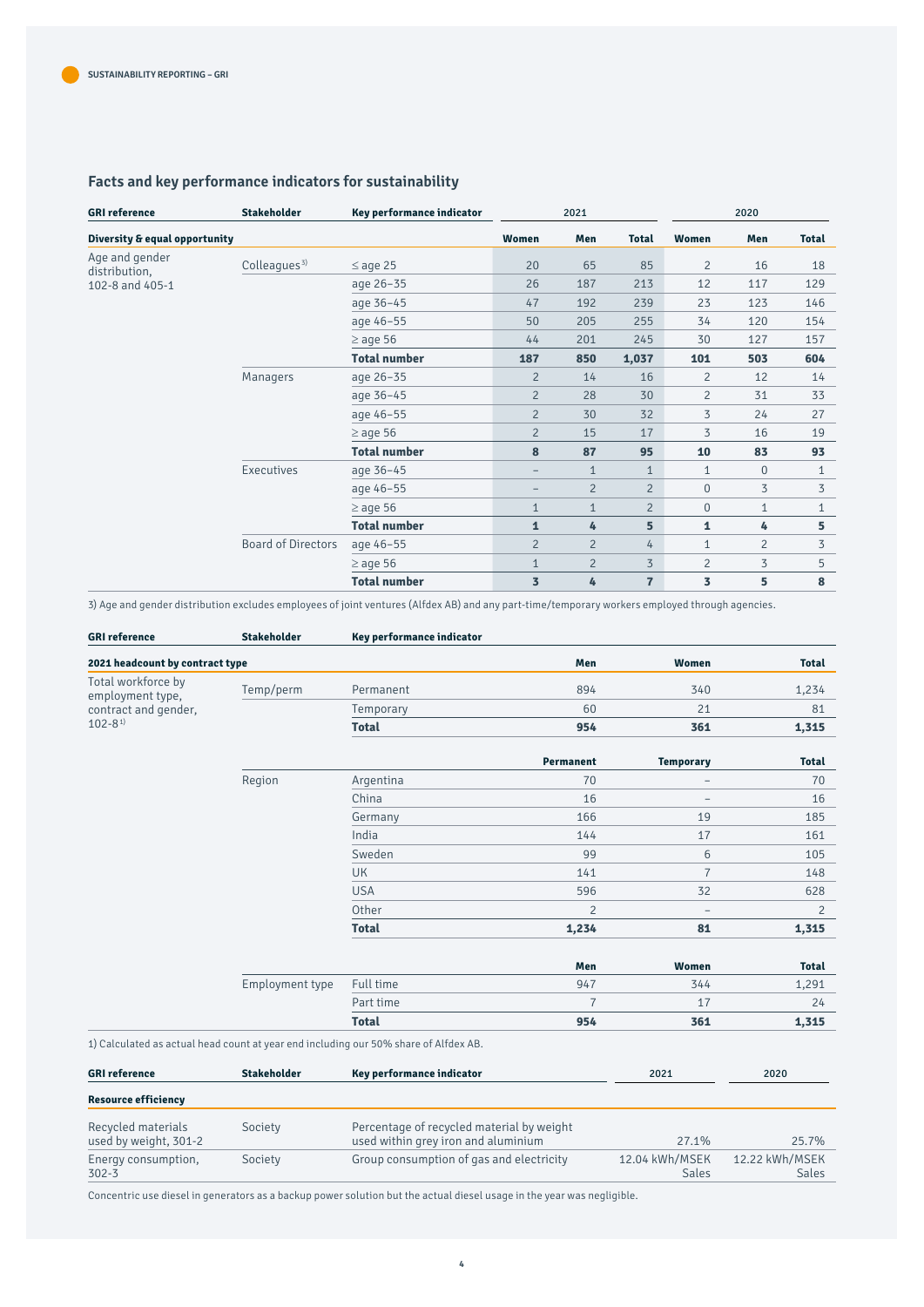# 2021 GRI Index

This report has been prepared in accordance with the GRI Standards: Core Option. Therefore we report the year 2021 as GRI compliant in the index below.

The intention is for the GRI Index to be used as a crossreference list to find where in the annual report the information is located. In some cases supplementary or complete answers to a question are provided in the comment field of the index table. The information in the Sustainability Report has not been reviewed by a third party. Other calculations of indicators and key performance indicators have not been reviewed by an external party, with the exception of those that are included in the legal section of the annual report.

#### **GRI-referenced**

| <b>GRI</b><br>code | <b>Description/indicator</b>                                                                                                                                   | <b>Reference</b>                                                                                                                                 | Page                    | Comments/<br>omissions | <b>External</b><br>assurance |
|--------------------|----------------------------------------------------------------------------------------------------------------------------------------------------------------|--------------------------------------------------------------------------------------------------------------------------------------------------|-------------------------|------------------------|------------------------------|
|                    | <b>Organisational profile</b>                                                                                                                                  |                                                                                                                                                  |                         |                        |                              |
| $102 - 1$          | Name of the organisation                                                                                                                                       | Board of Directors' Report                                                                                                                       | 64                      |                        |                              |
| $102 - 2$          | Primary brands, products, and/or services                                                                                                                      | <b>Engine Products</b><br><b>Hydraulic Products</b>                                                                                              | 12<br>14                |                        |                              |
| $102 - 3$          | Location of organisation's headquarters                                                                                                                        | Addresses                                                                                                                                        | 137                     |                        |                              |
| $102 - 4$          | Countries where the organisation operates                                                                                                                      | Summary<br>Group Note 4 Segment Reporting                                                                                                        | $20 - 21$<br>$89 - 90$  |                        |                              |
| $102 - 5$          | Nature of ownership and legal form                                                                                                                             | The Concentric Share                                                                                                                             | $44 - 45$               |                        | Yes                          |
| $102 - 6$          | Markets served                                                                                                                                                 | End-Markets                                                                                                                                      | $22 - 25$               |                        |                              |
| $102 - 7$          | Scale of the reporting organisation                                                                                                                            | Board of Directors' Report<br>Consolidated Income Statement<br><b>Consolidated Balance Sheet</b>                                                 | $64 - 77$<br>78<br>79   |                        | Yes                          |
| $102 - 8$          | Total workforce by employment type,<br>employment contract and gender                                                                                          | Concentric employees by country (FTEs)<br>Group Note 6 Average number of employees<br>Facts and key performance indicators<br>for sustainability | 41<br>91<br>$126 - 127$ |                        |                              |
| $102 - 9$          | Organisation's supply chain                                                                                                                                    | Supply Chain                                                                                                                                     | 42                      |                        |                              |
| $102 - 10$         | Significant changes during the reporting<br>period regarding size, structure, ownership<br>or supply chain                                                     | Board of Directors' Report<br>Group Note 35 Investments in subsidiaries                                                                          | $64 - 77$<br>104        |                        | Yes                          |
| $102 - 11$         | Description of how the Company addresses<br>the precautionary principle                                                                                        | <b>Sustainability Report</b>                                                                                                                     | $34 - 43$               |                        |                              |
| $102 - 12$         | Externally developed economic, environ-<br>mental and social charters, principles, or<br>other initiatives to which the organisation<br>subscribes or endorses | UN's Global Compact<br><b>US SuperTruck Program</b>                                                                                              |                         |                        |                              |
| $102 - 13$         | Memberships in organisations and/or<br>national or international advocacy<br>organisations                                                                     | Malcolm Baldrige, Investors in<br>Excellence & European Foundation<br>for Quality Management                                                     |                         |                        |                              |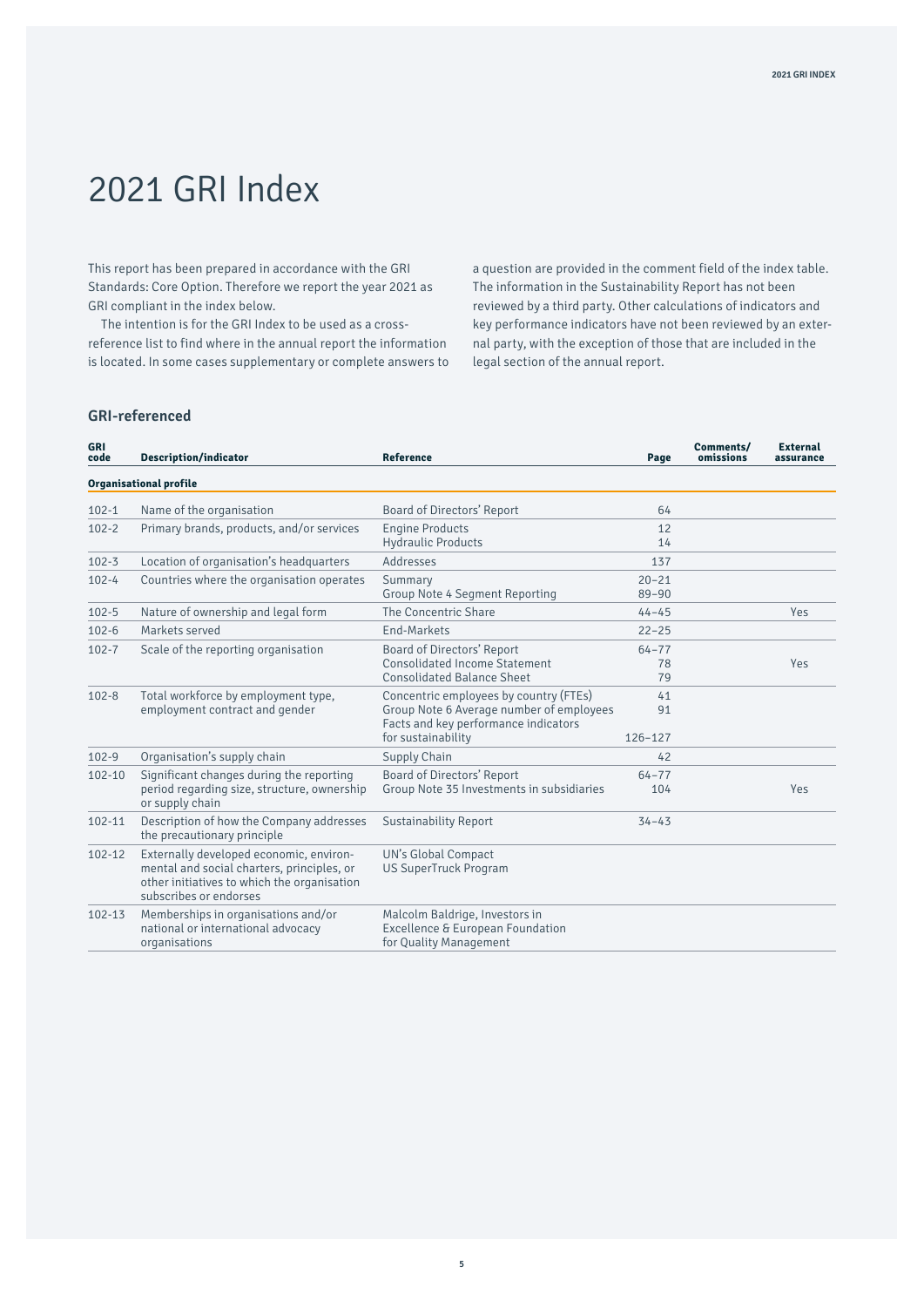| GRI<br>code                         | <b>Description/indicator</b>                                                     | <b>Reference</b>                                                           | Page              | Comments/<br>omissions | <b>External</b><br>assurance |
|-------------------------------------|----------------------------------------------------------------------------------|----------------------------------------------------------------------------|-------------------|------------------------|------------------------------|
|                                     | <b>Strategy and analysis</b>                                                     |                                                                            |                   |                        |                              |
| $102 - 14$                          | Statement from the CEO                                                           | <b>CEO Letter</b>                                                          | $6 - 9$           |                        |                              |
|                                     | <b>Ethics &amp; integrity</b>                                                    |                                                                            |                   |                        |                              |
| 102-16                              | Values, principles, standards and<br>norms of behaviour                          | Values<br>Social issues                                                    | 3<br>$40 - 42$    |                        |                              |
| Governance                          |                                                                                  |                                                                            |                   |                        |                              |
| 102-18                              | Corporate Governance                                                             | Integrated governance processes<br>Corporate Governance in Concentric      | 35<br>$46 - 59$   |                        | Yes                          |
|                                     | Stakeholder engagement                                                           |                                                                            |                   |                        |                              |
| 102-40                              | Stakeholder groups                                                               | Stakeholder engagement                                                     | $37 - 38$         |                        |                              |
| $102 - 41$                          | Percentage of employees covered by<br>collective bargaining agreements           | 50% of employees in the group are<br>covered by collective agreements      |                   |                        |                              |
| 102-42                              | Identification and selection of stakeholders                                     | Stakeholder engagement                                                     | $37 - 38$         |                        |                              |
| 102-43                              | Approaches to stakeholder engagement                                             | Stakeholder engagement                                                     | $37 - 38$         |                        |                              |
| 102-44                              | Key topics raised through<br>stakeholder engagement                              | Stakeholder engagement                                                     | $37 - 38$         |                        |                              |
|                                     | <b>Identified material aspects and boundaries</b>                                |                                                                            |                   |                        |                              |
| 102-45                              | Operational structure, units, business<br>areas, subsidiaries and joint ventures | Parent Note 7 Shares in subsidiaries<br>Foundation of corporate governance | $113 - 114$<br>47 |                        | Yes                          |
| 102-46                              | Definition of report content and<br>relevant sustainability aspects              | <b>Sustainability Report</b><br>Scope of the GRI report                    | $34 - 43$<br>124  |                        |                              |
| 102-47                              | Material aspects identified in the<br>process for defining report content        | Concentric's group-wide aspects<br>and targets in sustainability           | 36                |                        |                              |
| <b>Report profile</b>               |                                                                                  |                                                                            |                   |                        |                              |
| 102-50                              | Reporting period                                                                 | Board of Directors' Report                                                 | 64                |                        |                              |
| 102-51                              | Date of most recent previous report                                              | 2020 Annual Report, published in 2021                                      |                   |                        |                              |
| 102-52                              | Reporting cycle                                                                  | Scope of the GRI report                                                    | 124               |                        |                              |
| 102-53                              | Contact point for the report                                                     | Board of Directors & Group CEO                                             |                   |                        |                              |
| $102 - 54$                          | Table showing information for all parts<br>of the GRI's standard disclosures     | 2020 GRI Index                                                             | 128-130           |                        |                              |
| 102-56                              | Policy and current practice<br>for external assurance                            | 2020 GRI Index                                                             | 128               |                        |                              |
|                                     | <b>Specific standard disclosures</b>                                             |                                                                            |                   |                        |                              |
| $103 - 1$<br>$103 - 2$<br>$103 - 3$ | Disclosure on management approach                                                | Concentric's management approach<br>to sustainability                      | 52<br>125         |                        |                              |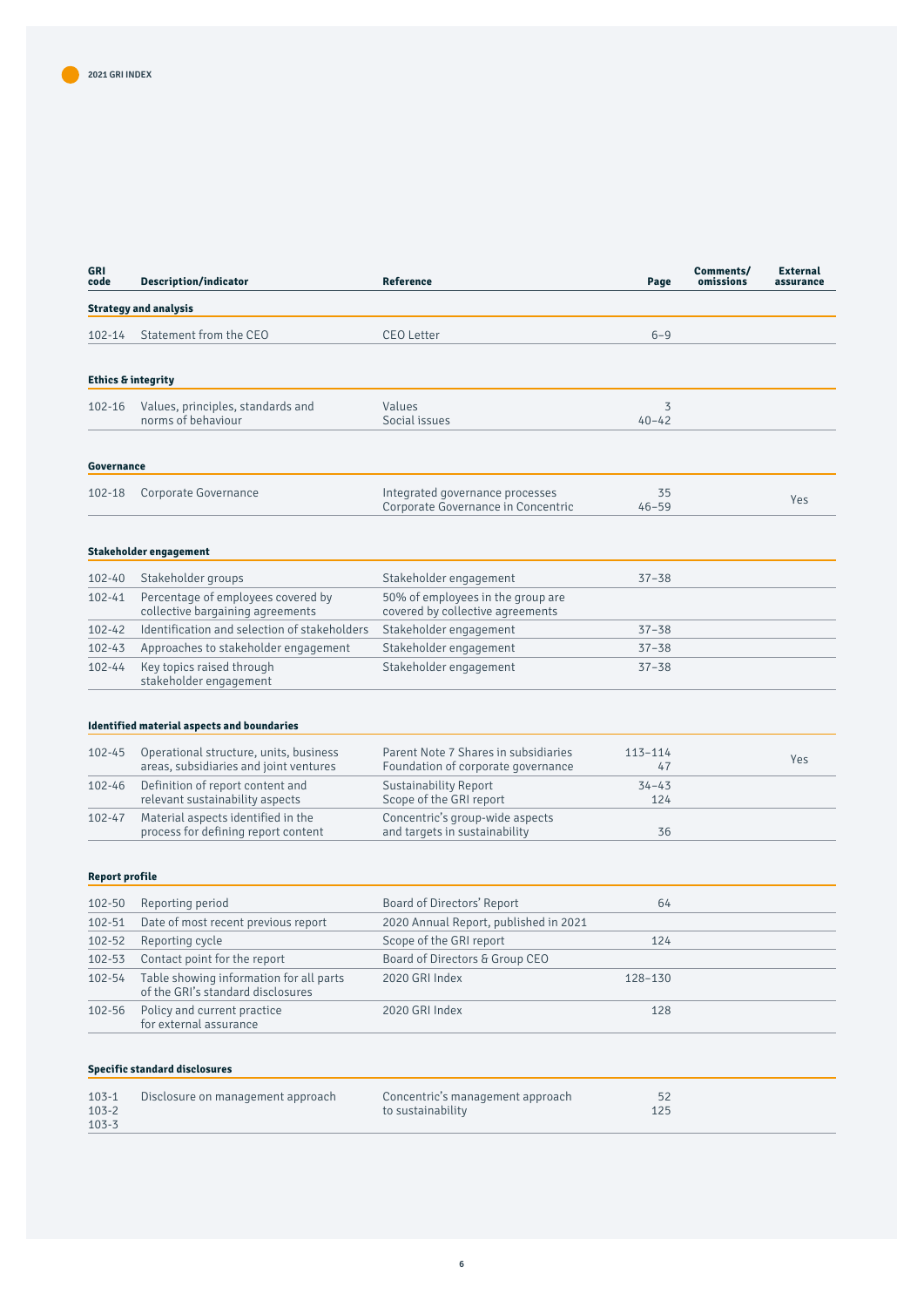| GRI<br>code    | Description/indicator                                                                                                                                              | <b>Reference</b>                                                                                                         |            | Page Comments/omissions                                                                                                        | <b>External</b><br>assurance |
|----------------|--------------------------------------------------------------------------------------------------------------------------------------------------------------------|--------------------------------------------------------------------------------------------------------------------------|------------|--------------------------------------------------------------------------------------------------------------------------------|------------------------------|
|                | <b>Economic performance indicators</b>                                                                                                                             |                                                                                                                          |            |                                                                                                                                |                              |
| $201 - 1$      | Direct economic value generated<br>and distributed                                                                                                                 | Consolidated Income State-<br>ment<br><b>Consolidated Balance Sheet</b>                                                  | 79         | 78 We do not report payments to<br>government by country, and<br>community investments, as the<br>information is not available | Yes                          |
| $201 - 3$      | Defined benefit plan obligations                                                                                                                                   | Group Note 25 Pensions and<br>similar obligations                                                                        | $99 - 102$ |                                                                                                                                | Yes                          |
| $204 - 1$      | Procurement practices                                                                                                                                              | Facts and key performance<br>indicators for sustainability                                                               | 126        |                                                                                                                                |                              |
| <b>Society</b> |                                                                                                                                                                    |                                                                                                                          |            |                                                                                                                                |                              |
| $205 - 1$      | Number and percentage of operations<br>assessed for risks related to corruption                                                                                    | 100% of the group's opera-<br>tions were assessed and no<br>significant risks related to cor-<br>ruption were identified |            |                                                                                                                                |                              |
| $206 - 1$      | Number of pending/completed legal<br>actions brought for anti-competitive<br>behaviour, anti-trust and/or monopoly<br>practices                                    | None                                                                                                                     |            |                                                                                                                                |                              |
|                | <b>Environmental performance indicators</b>                                                                                                                        |                                                                                                                          |            |                                                                                                                                |                              |
| $301 - 2$      | Recycled input materials used                                                                                                                                      | Facts and key performance<br>indicators for sustainability                                                               | 127        |                                                                                                                                |                              |
| $302 - 3$      | Energy consumption within organisation                                                                                                                             | Facts and key performance<br>indicators for sustainability                                                               | 127        |                                                                                                                                |                              |
| $308 - 1$      | Percentage of new suppliers that were<br>screened using environmental criteria                                                                                     | Facts and key performance<br>indicators for sustainability                                                               | 126        |                                                                                                                                |                              |
|                | <b>Employment conditions and work conditions</b>                                                                                                                   |                                                                                                                          |            |                                                                                                                                |                              |
| $403 - 2$      | Rates of injuries, lost days, absenteeism,<br>and number of work related fatalities                                                                                | Facts and key performance<br>indicators for sustainability                                                               |            | 126 We do not report by gender as<br>the information is not available                                                          |                              |
| $405 - 1$      | Composition of governance bodies and<br>breakdown of other employee types<br>according to gender and age group                                                     | Facts and key performance<br>indicators for sustainability                                                               | 127        |                                                                                                                                |                              |
|                | Supplier human rights                                                                                                                                              |                                                                                                                          |            |                                                                                                                                |                              |
| $414 - 1$      | Percentage of new suppliers that were<br>screened using human rights criteria                                                                                      | Facts and key performance<br>indicators for sustainability                                                               | 126        |                                                                                                                                |                              |
|                | <b>Product responsibility</b>                                                                                                                                      |                                                                                                                          |            |                                                                                                                                |                              |
| $416 - 2$      | Number of incidence of non-compliance<br>with regulations concerning the health<br>and safety impacts of products provided<br>to customers during their life cycle | None                                                                                                                     |            |                                                                                                                                |                              |